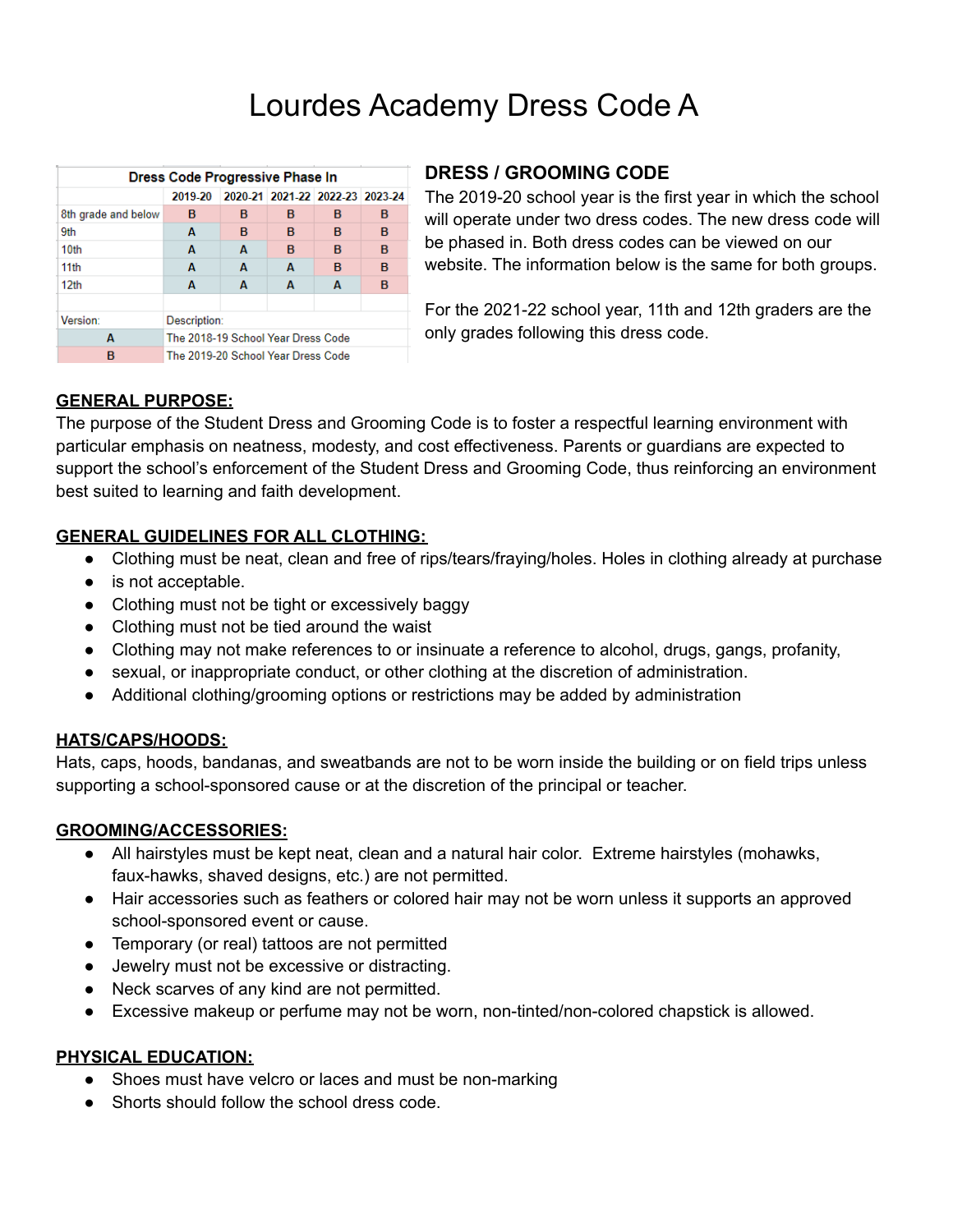# **CASUAL DAYS:**

The school administration may deem certain days as Casual Days. Students should check the announcements or online school calendar for designated Casual Days. Clothing may never display inappropriate advertisements, content or slogans that do not align with Catholic values. Tattered, torn, tight and revealing clothing is not acceptable.

### **DRESS CODE VIOLATIONS:**

When in doubt, ask for clarification from the administration. The school reserves the right to interpret and take disciplinary action on violations of the Dress and Grooming Code. In individual circumstances, the school reserves the right to declare certain clothing or grooming unacceptable. Parents will be asked to bring an appropriate change of clothing if necessary. A student is subject to disciplinary action for any dress that violates the specific requirements of the Dress and Grooming Code. Violations are referred to and interpreted by the administration, whose decision will be final.

### **GAME DAYS FOR ATHLETES:**

At coach's discretion, the team may wear their jersey tops as long as they adhere to school dress code with the exception of Mass Days. If the coach does not want jerseys worn, students must adhere to dress code. Pants follow the day's dress code. Warm-ups and wind suits are not permissible.

# Dress Code A Specifics:

### **Non-Collared Tops:**

- Colors: Red, black, grey, maroon or white shirts. May be solid, plaid, stripes, or have piping in the same color scheme.
- Logos: Brand logos are permitted. Text on shirts must go with logo or brand. (Example: Adidas, Under Armor, Nike, "Just Do It", texts are ok.).
- Any Lourdes Academy shirt, including for any club, sport, or event, both in school or co-op.
- All UW system and St. Norbert tops allowed.
- Hooded sweatshirts are allowed. Hoods may not be worn within school.
- Winter jackets are not allowed to be worn in classrooms. Windbreakers, jean jackets, & vests may be worn.
- No cut-outs, shoulder baring, midriff showing or low-cut tops; no straps, tank tops, camisoles or undergarments visible outside or through top. Sheer and lace may be part of the outfit as long as these other criteria are met.
- Bra and tank top straps must be covered by clothing. Using hair to cover straps is not permissible.

### **Shorts/Pants/Skirts:**

- Solid black, grey, brown, or tan/khaki dress style pants/shorts/Cargo shorts/skirts.
- Corduroys with no rivets or contrasting stitching.
- No athletic/sweatpants, denim pants or tight pants.
- Solid or patterned legging/tights may be worn underneath dress code length skirts. Leggings not permitted as pants Shorts and skirts must not come above 3 inches from the knee all the way around. Use a post-it note to check
- Shorts permissible during April, May, August, September and October or when the forecasted high is 75 or above.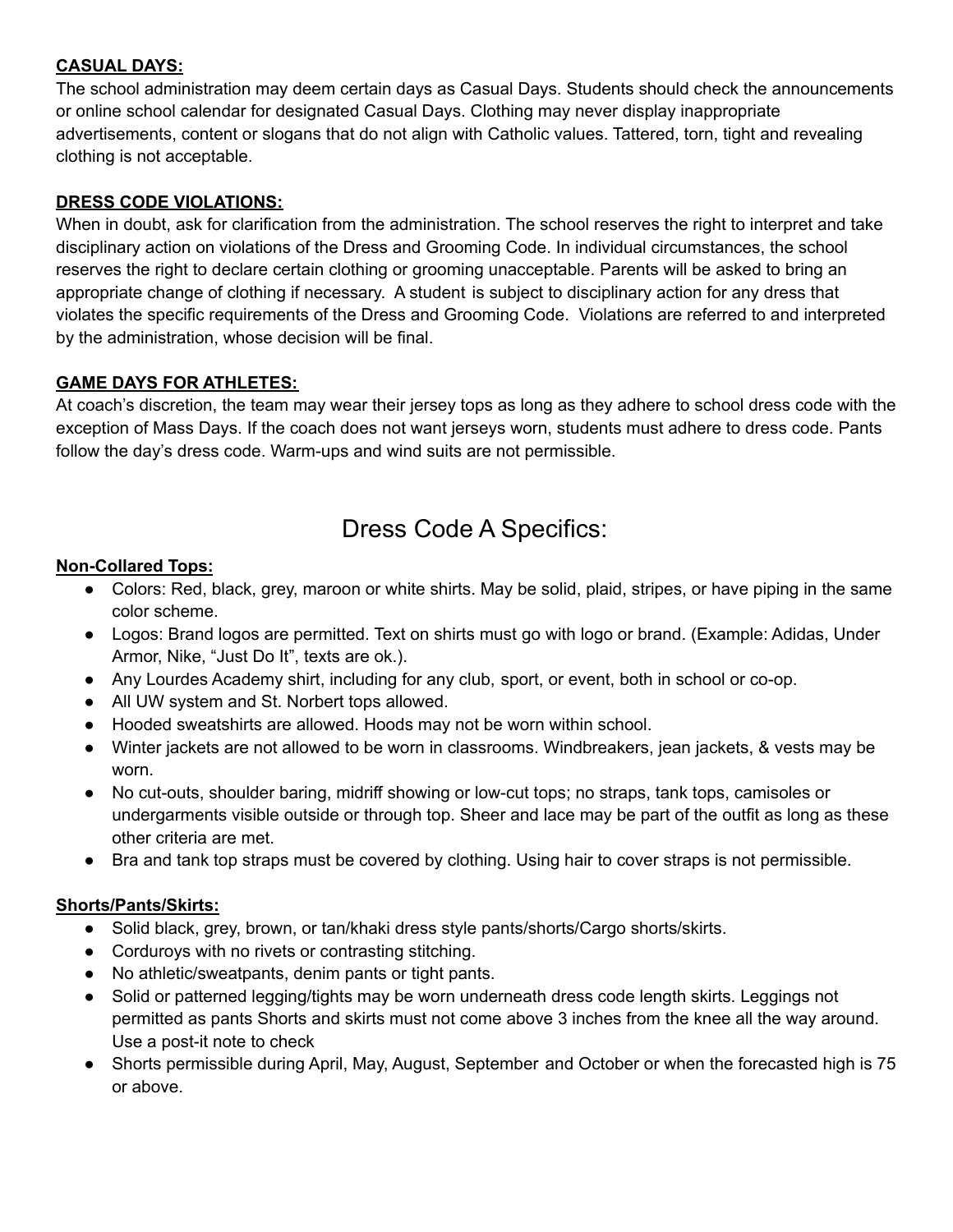### **Shoes:**

- Must enclose the entire foot for safety reasons, with exception below.
- Flip-flops, slides, soft-sole moccasins, crocs, and slippers are not permissible.
- Heels must be no higher than 3 inches.
- Birkenstock-like sandals (aka: "Jesus Sandals") are permissible but must be secure. (2nd foot strap or back heel) and follows the shorts dress code dates and temperature rule.

# Dress to Impress Days

# **Tops:**

- No t-shirts, sweatshirts or windbreakers throughout the day.
- Collared shirt (polo, dress shirt, etc.) of any color. Dress shirts must be buttoned and tucked in. Patterns allowed.
- Blouses, dresses and cardigans of any color and/or pattern.
- No cut-outs, shoulder baring, midriff showing or low-cut tops; no straps, tank tops, camisoles or undergarments visible outside or through top. Sheer and lace may be part of the outfit as long as these other criteria are met.
- Bra and tank top straps must be covered by clothing. Using hair to cover straps is not permissible.

# **Shorts/Pants/Skirts:**

- Solid black, navy blue, grey, brown, or tan/khaki dress style pants/shorts/Cargo shorts.
- Skirts may be any color or pattern.
- Corduroys with no rivets or contrasting stitching.
- No athletic/sweatpants, denim pants and tight pants.
- Solid or patterned legging/tights may be worn underneath dress code length skirts. Leggings not permitted as pants
- Shorts and skirts must not come above 3 inches from the knee all the way around. Use a post-it note to check.
- Shorts permissible during April, May, August, September and October or when the forecasted high is 75 or above.

# **Shoes:**

- Must enclose the entire foot for safety reasons, with exception below.
- Flip-flops, slides, soft-sole moccasins, crocs, and slippers are not permissible.
- Heels must be no higher than 3 inches.
- Birkenstock-like sandals (aka: "Jesus Sandals) are permissible but must be secure. (2nd foot strap or back heel) and follows the shorts dress code dates and temperature rule.

*Neck scarves and neckties are permitted.*

*Students may wear Dress to Impress dress code on Regular School Days. Students may not wear Regular School Day dress code on Dress to Impress days.*

**Mass Days are Dress to Impress Days.**